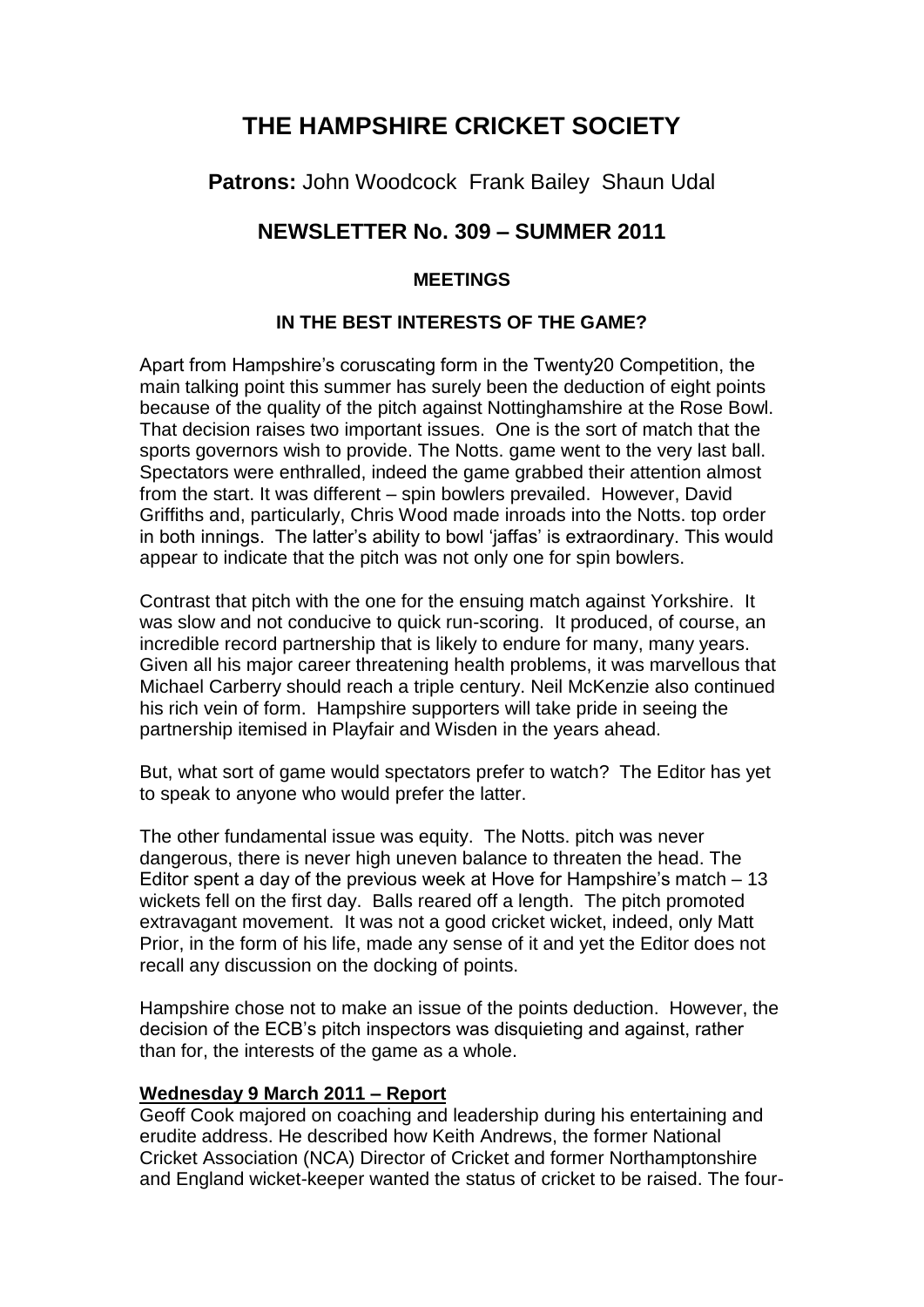stage coaching qualification now culminates in a degree-like course which includes psychology, physiology, nutrition and skills. He felt there was a danger of over-complication. Coaching is fundamentally about basics, whether batting, bowling or fielding. He then touched upon the relationship between captain and coach. The degree of intervention by the coach normally depended on the experience of the captain. With an experienced captain, for example, Dale Blenkanstein, there was little the coach could do once the player took the field. He saw his responsibility as recruiting or motivating players to establish that they were committed to Durham. With a new captain, then the coach had to be more flexible. It was essential that, with a group of players living closely together for six months of the year, a coach possessed excellent man management skills. This did not mean treating all players equally. Each required an individual approach depending on their mental make-up.

Geoff Cook then gave a potted history of the development of Durham's cricket since their entry to the County Championship. Off the field, the budget originally leapt from £26,000 to £1 m. to become a first-class County. Their promotion from a Minor County meant that players from the North East were given the opportunity to stay in the area rather than migrating south. In their first 18 years as a first-class County, over 50 out of 115 players to appear for Durham were from the North East. They had produced four England players, plus Phil Mustard for one-day internationals. The original challenge was to recruit people with the right values and enthusiasm.

He concluded with a few thoughts on county cricket. He felt it was now at a delicate stage. The structure and media needed to promote county cricket. The newspaper coverage was now reduced to such an extent that county cricket's profile had been correspondingly lowered significantly. There was a need to redress the balance.

#### **Wednesday 30 March 2011 – Report**

Our Chairman, Susanne Marlow, happily resuming her place at the head of the table wished to place on record her thanks to David Fish, our outgoing Honorary Secretary, for his support and conscientiousness in pursuit of the Society's activities. David would be sorely missed, though he still hopes to attend meetings.

Our speaker, Mike Vockins, took a Ramble through Cricket as his theme. In an autobiographical account of his life in the game, he began by mentioning his early cricket career with Highclere Cricket Club in Hampshire, cricket at University and then how he became the catalyst of the invention of six-a-side indoor cricket, which is now played so widely across the country. He then became secretary of Worcestershire CCC in 1972 after a lengthy interview, prolonged by his examination of the interviewees. In the early stages of his tenure, he mentioned the kindness of Desmond Eagar, Leslie Deakins (Warwickshire), Wilf Wooller (Glamorgan) and Leslie Ames (Kent) in sharing their own experiences with him. John Arlott and, at Worcester Reg Perks, were also supportive. He recalled the great Worcestershire players of his time and recounted the six titles in five years under Phil Neale. His first match as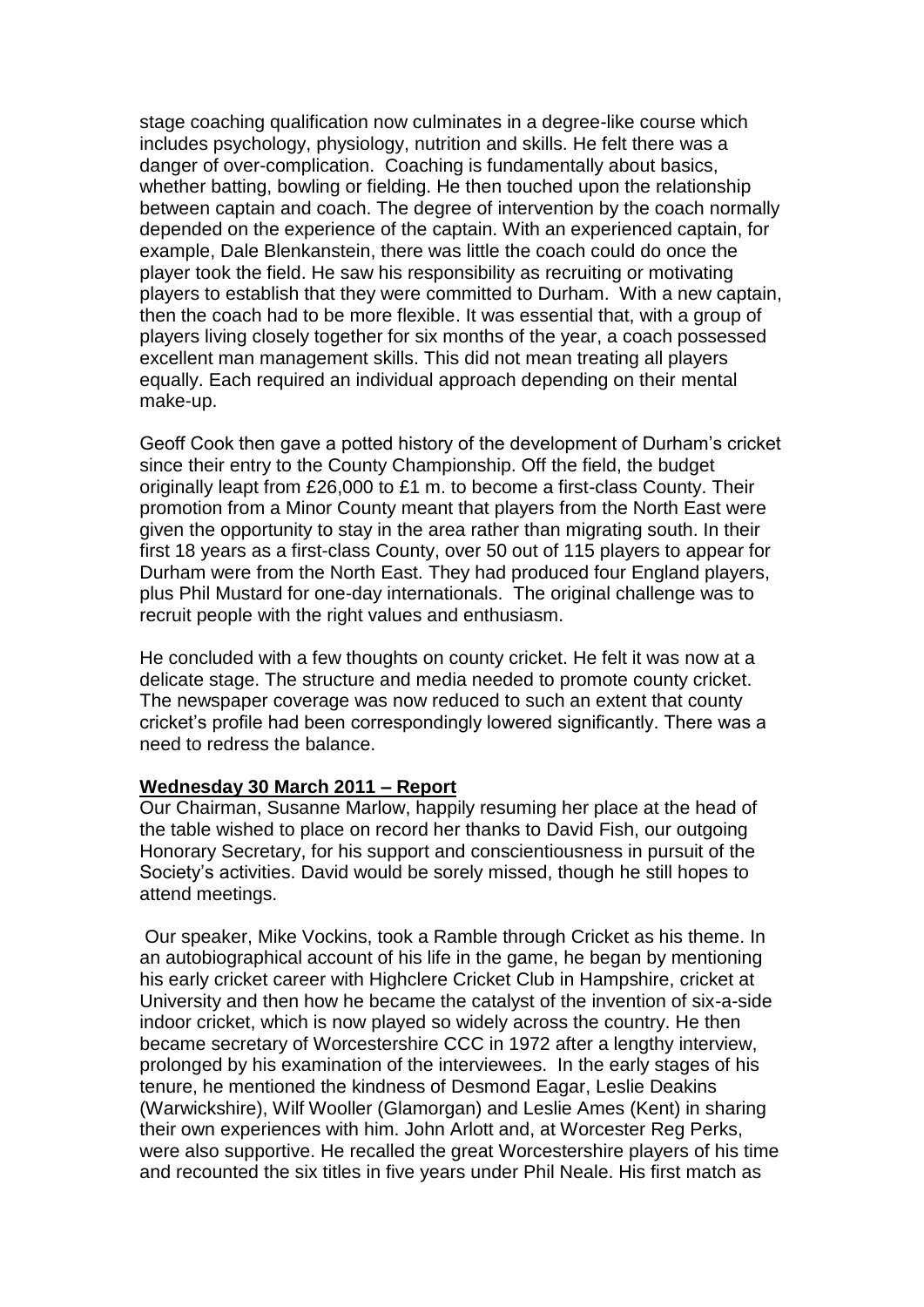secretary was against Australia in 1972; his last was the visit of the Australians in June 2001, whereupon he retired.

He spoke warmly about Basil D'Oliveira and John Arlott. It was the latter who gave particular support to the great Worcestershire all-rounder in his quest to play county cricket. People possessed a great affection for D'Oliveira. John Arlott spoke movingly at his retirement dinner, so much so in fact that Basil was just unable to respond. As a vicar, he mentioned John Arlott's three hymns.

He worked with Peter May, Ted Dexter and Colin Cowdrey in administration at Lord's. Those connections and his work at kWorcestershire led to him managing overseas tours. The first was to Zimbabwe, with Mark Nicholas as captain. He thoroughly enjoyed working with the Hampshire captain. The tour, though, very nearly did not take place. Nicholas was on a UN blacklist (with Chris Broad and Graham Monkhouse, who were also on the touring party) because he had cricket connections with South Africa. The Zimbabwe Cricket Union originally refused entry but after our speaker made it very clear that the tour would not go ahead without his captain. Their hosts flinched and rescinded their decision.

Mike Vockins had toured Australia where thanks to Colin Cowdrey he met Ray Lindwall, Keith Miller and Sir Donald Bradman. He also went to Pakistan where armed guards were required everywhere the team played.

He then mentioned his career in the church. Since his Ordination in 1988, which Worcestershire supported immensely, he had conducted baptisms, weddings and funerals. He gave an Address at David Shepherd's funeral at Instow, helped with the players' tribute to Ben Hollioake when he died in Australia in 2002 and led the worship at Hereford Racecourse to remember the victims of 9/11. He remarked that even the horses stopped!

He is now Secretary of the Hornsby Group Trust who provide support to ex-County cricketers and their dependents. He is also on the ECB Committee for organising the Major Match Programme. In the Q and A session he insightfully and sympathetically commented on Michael Yardy who had recently returned from England's tour.

In his biographical account of Mike Vockin's life in the March Newsletter, the Editor recalled his memorable visit to the Society in November 1983. This address was just as distinguished.

#### **A G M**

Apart from David Fish standing down as Hon. Secretary (see above) there were two other noteworthy items. One was to thank Derek Coulson for his supportive work as a Committee member for many years. Derek had resigned because of his numerous other commitments. Derek's replacement will be Richard Mallinson who was welcomed to the Committee.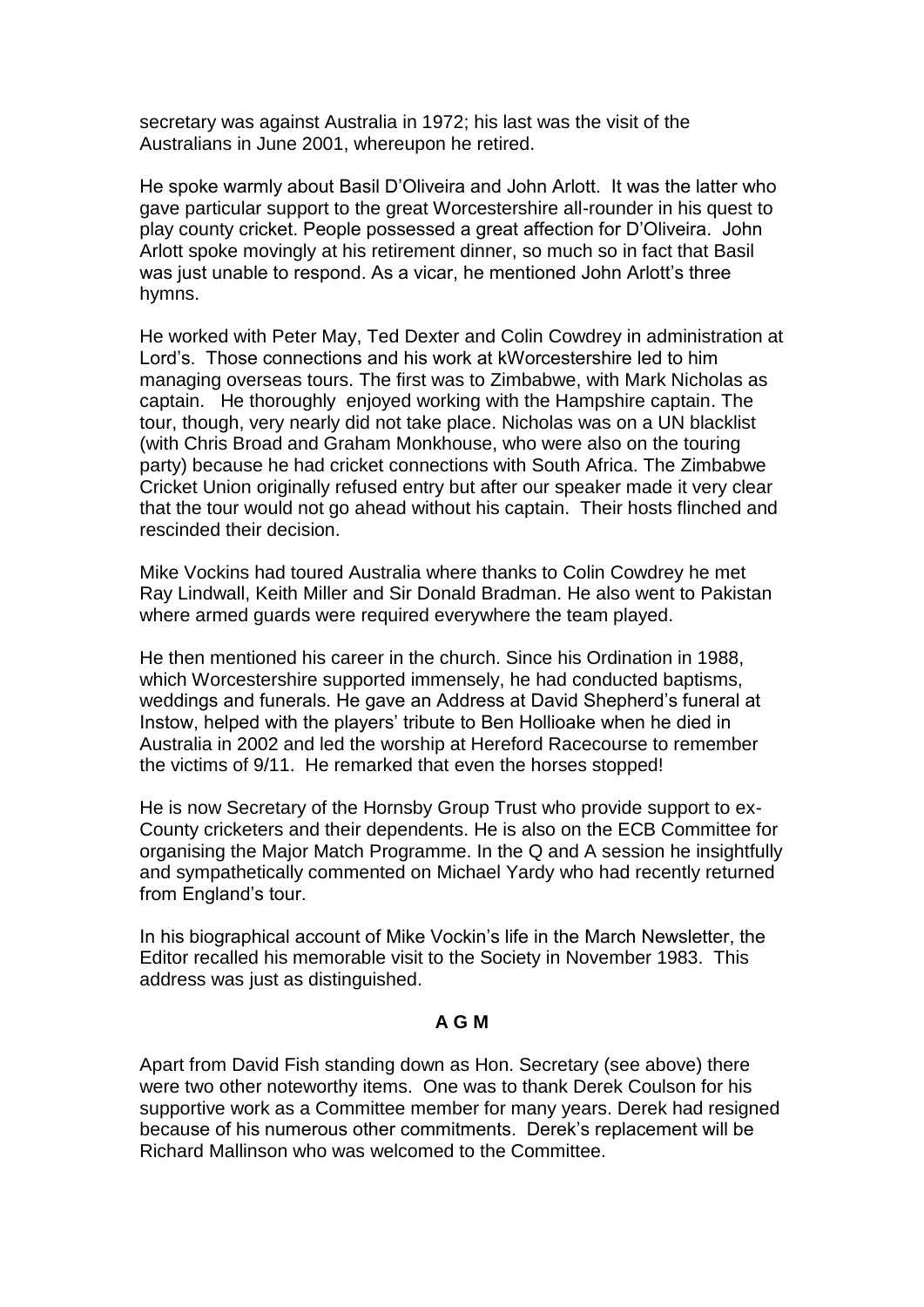Since the AGM our Vice-Chairman Ken Blowe has agreed to take on the role of Hon. Secretary on a temporary basis.

#### **THE HORNSBY TRUST**

Terry Crump included a piece on the Hornsby Trust in Issue 24 of the Rose Bowl Round-Up. For those who may not have seen it, Terry has given kind permission for his editorial to be reproduced.

The Hornsby Trust's role and purpose is to help former County cricketers (or their dependants) and, even today, there are calls on this support. Many of the Trust's beneficiaries are from that era when players' wages were not great and when not all players were awarded a County Benefit, so there was little or no opportunity to put money away for the proverbial 'rainy day'. The support the Trust offers them is greatly valued, as is very evident from the warm thanks they regularly receive from the beneficiaries. As well as supporting players from earlier generations the Trust also helps others who were playing County cricket far more recently. Here the help offered is, often, one-off, meeting the cost or provision of medical treatment or other support. Such treatment and support is frequently needed as a result of sporting injuries sustained in their earlier cricket career. The original investment provided by the founder, John Hornsby, and subsequent wise stewardship of those funds, means that the Trust is able to help regular beneficiaries largely through the income arising from investments. Additional support, for one-off cases and other support that's needed, has to be funded from donations. The Trust welcome donations , from all sources, donations modest and donations generous. Not only will they help present work. But also others who need our support too. Might you be able to help the Trust, please, by sending a donation? This will be greatly appreciated. Please send your donation (made out to The Hornsby Trust) to The Revd Prebendary Michael Vockins OBE, Birchwood Lodge, Birchwood, Storridge, MALVERN, Worcs. WR13 5EZ . If you would like to do this in the form of a bequest please do write to Mike for further details. Recently, at a number of funerals, the family has generously agreed that the collection, or donations in memory of the deceased, should come to the Trust and this is something greatly valued. If you find that you are involved in planning funeral arrangements is this something you might consider?